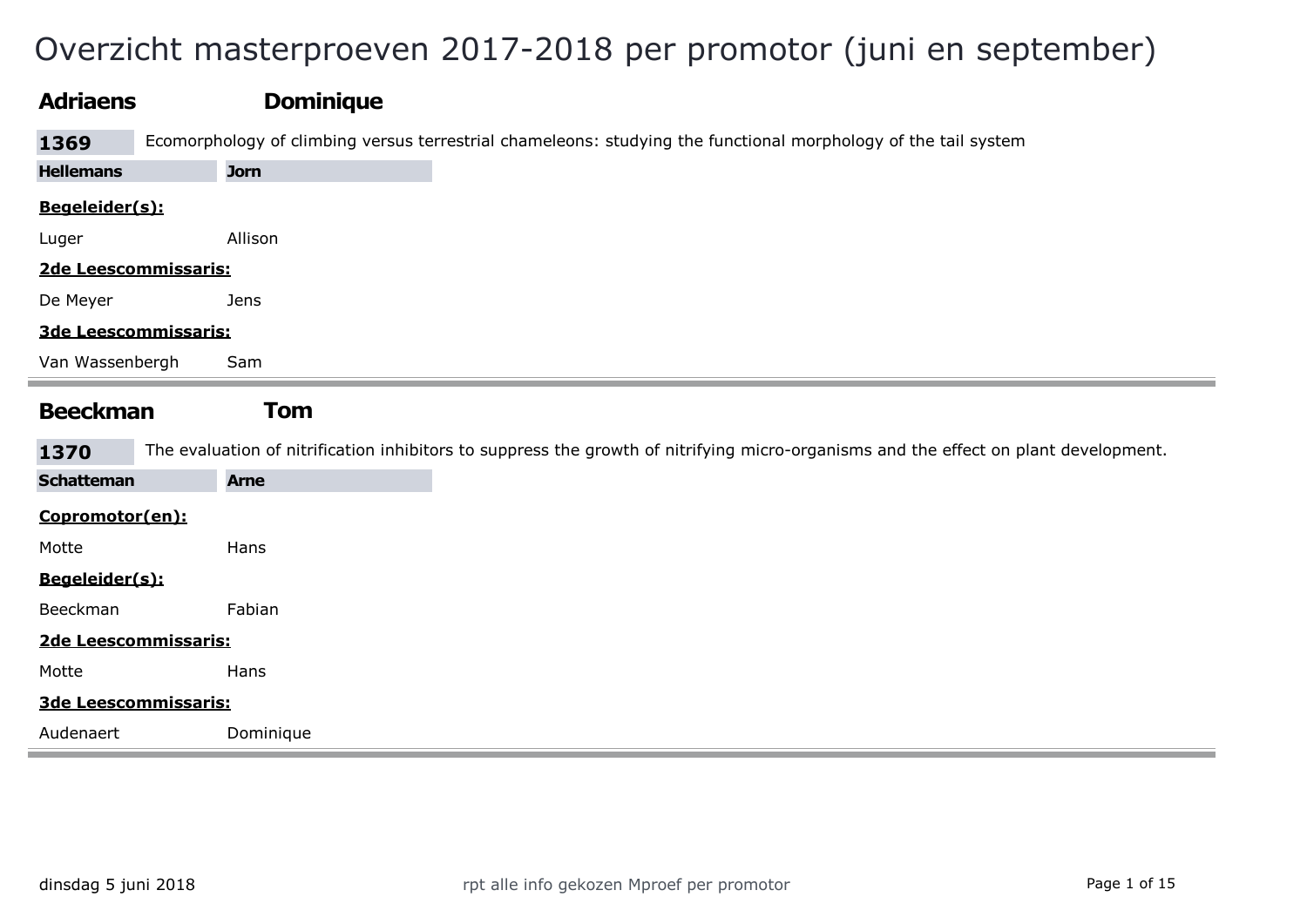| <b>Bonte</b>         | <b>Dries</b>   |                                                                                                                 |
|----------------------|----------------|-----------------------------------------------------------------------------------------------------------------|
| 1226                 |                | Experimental and theoretical study on optimal body size distributions within different landscape configurations |
| <b>Vanhauwere</b>    | <b>Paulien</b> |                                                                                                                 |
| Begeleider(s):       |                |                                                                                                                 |
| Hillaert             | Jasmijn        |                                                                                                                 |
| 2de Leescommissaris: |                |                                                                                                                 |
| Vandegehuchte        | Martijn        |                                                                                                                 |
| 3de Leescommissaris: |                |                                                                                                                 |
| Maes                 | <b>Dirk</b>    |                                                                                                                 |
| 1379                 |                | The spatial and community context of ecological specialisation: a modelling approach                            |
| <b>Bisschop</b>      | Gertjan        |                                                                                                                 |
| Begeleider(s):       |                |                                                                                                                 |
| Mortier              | Frederik       |                                                                                                                 |
| 2de Leescommissaris: |                |                                                                                                                 |
| Vandegehuchte        | Martijn        |                                                                                                                 |
| 3de Leescommissaris: |                |                                                                                                                 |
| Bafort               | Quinten        |                                                                                                                 |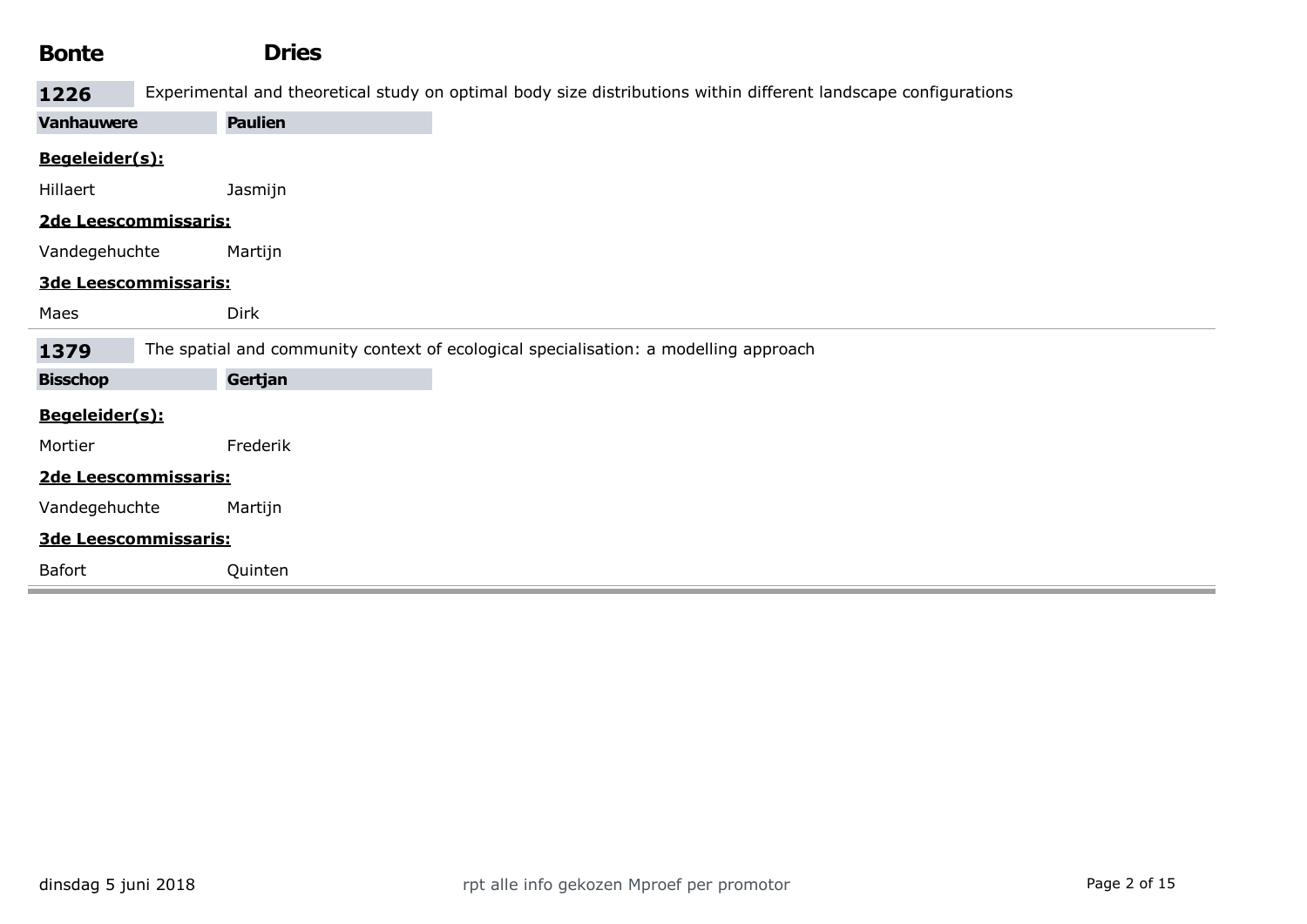# Braeckman Bart

| 1385                 | The requirement of trehalose in proteome stabilization of long-lived Caenorhabditis elegans daf-2 mutants: systemic or tissue-<br>specific? |  |  |  |  |  |  |
|----------------------|---------------------------------------------------------------------------------------------------------------------------------------------|--|--|--|--|--|--|
| Loier                | <b>Tim</b>                                                                                                                                  |  |  |  |  |  |  |
| Begeleider(s):       |                                                                                                                                             |  |  |  |  |  |  |
| Zečić                | Aleksandra                                                                                                                                  |  |  |  |  |  |  |
|                      | 2de Leescommissaris:                                                                                                                        |  |  |  |  |  |  |
| Dhondt               | Ineke                                                                                                                                       |  |  |  |  |  |  |
|                      | 3de Leescommissaris:                                                                                                                        |  |  |  |  |  |  |
| Rasulova             | Madina                                                                                                                                      |  |  |  |  |  |  |
| 1386                 | Unravelling the mechanisms of lifespan extension under axenic dietary restriction (ADR).                                                    |  |  |  |  |  |  |
| <b>Bontinck</b>      | <b>Annelies</b>                                                                                                                             |  |  |  |  |  |  |
| Begeleider(s):       |                                                                                                                                             |  |  |  |  |  |  |
| Vandemeulebroucke    | Lieselot                                                                                                                                    |  |  |  |  |  |  |
| 2de Leescommissaris: |                                                                                                                                             |  |  |  |  |  |  |
| Dhondt               | Ineke                                                                                                                                       |  |  |  |  |  |  |
|                      |                                                                                                                                             |  |  |  |  |  |  |
|                      | 3de Leescommissaris:                                                                                                                        |  |  |  |  |  |  |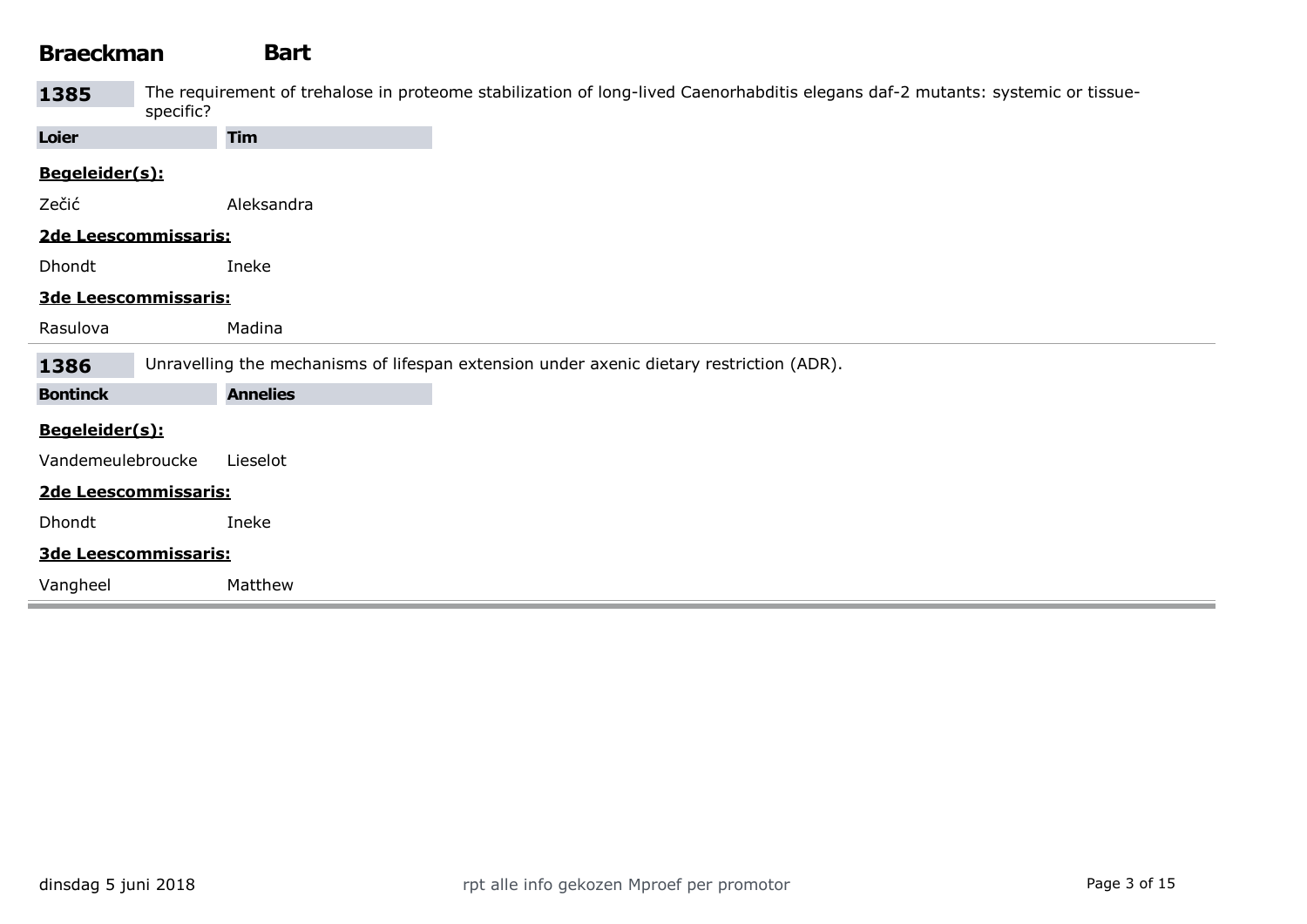#### De Jaeger Geert

1398 Optimizing growth through the TOR pathway under low nitrogen conditions

| Lacombe              | <b>Ruben</b> |
|----------------------|--------------|
| Copromotor(en):      |              |
| Gadeyne              | Astrid       |
| Begeleider(s):       |              |
| Gadeyne              | Astrid       |
| 2de Leescommissaris: |              |
| Motte                | Hans         |
| 3de Leescommissaris: |              |
| Van Leene            | Jelle        |
|                      | <b>Sofie</b> |

**1252** Lake-wide phylogeography of Ophthalmotilapia species with different degrees of spatial overlap to understand the immense diversity in African cichlids

| <b>Lescroart</b>                                                                                                                                                                                                                                                                                            | <b>Jonas</b>          |
|-------------------------------------------------------------------------------------------------------------------------------------------------------------------------------------------------------------------------------------------------------------------------------------------------------------|-----------------------|
| Copromotor(en):                                                                                                                                                                                                                                                                                             |                       |
| Verheyen                                                                                                                                                                                                                                                                                                    | Erik                  |
| <u>Begeleider(s):</u>                                                                                                                                                                                                                                                                                       |                       |
| Derycke                                                                                                                                                                                                                                                                                                     | Sofie                 |
| 2de Leescommissaris:                                                                                                                                                                                                                                                                                        |                       |
| Verheyen                                                                                                                                                                                                                                                                                                    | Erik                  |
| 3de Leescommissaris:                                                                                                                                                                                                                                                                                        |                       |
| $\mathbf{v}$ , $\mathbf{v}$ , $\mathbf{v}$ , $\mathbf{v}$ , $\mathbf{v}$ , $\mathbf{v}$ , $\mathbf{v}$ , $\mathbf{v}$ , $\mathbf{v}$ , $\mathbf{v}$ , $\mathbf{v}$ , $\mathbf{v}$ , $\mathbf{v}$ , $\mathbf{v}$ , $\mathbf{v}$ , $\mathbf{v}$ , $\mathbf{v}$ , $\mathbf{v}$ , $\mathbf{v}$ , $\mathbf{v}$ , | $- \cdot \cdot \cdot$ |

| Volckae<br>. | Filip<br>. |  |  |  |
|--------------|------------|--|--|--|
|              |            |  |  |  |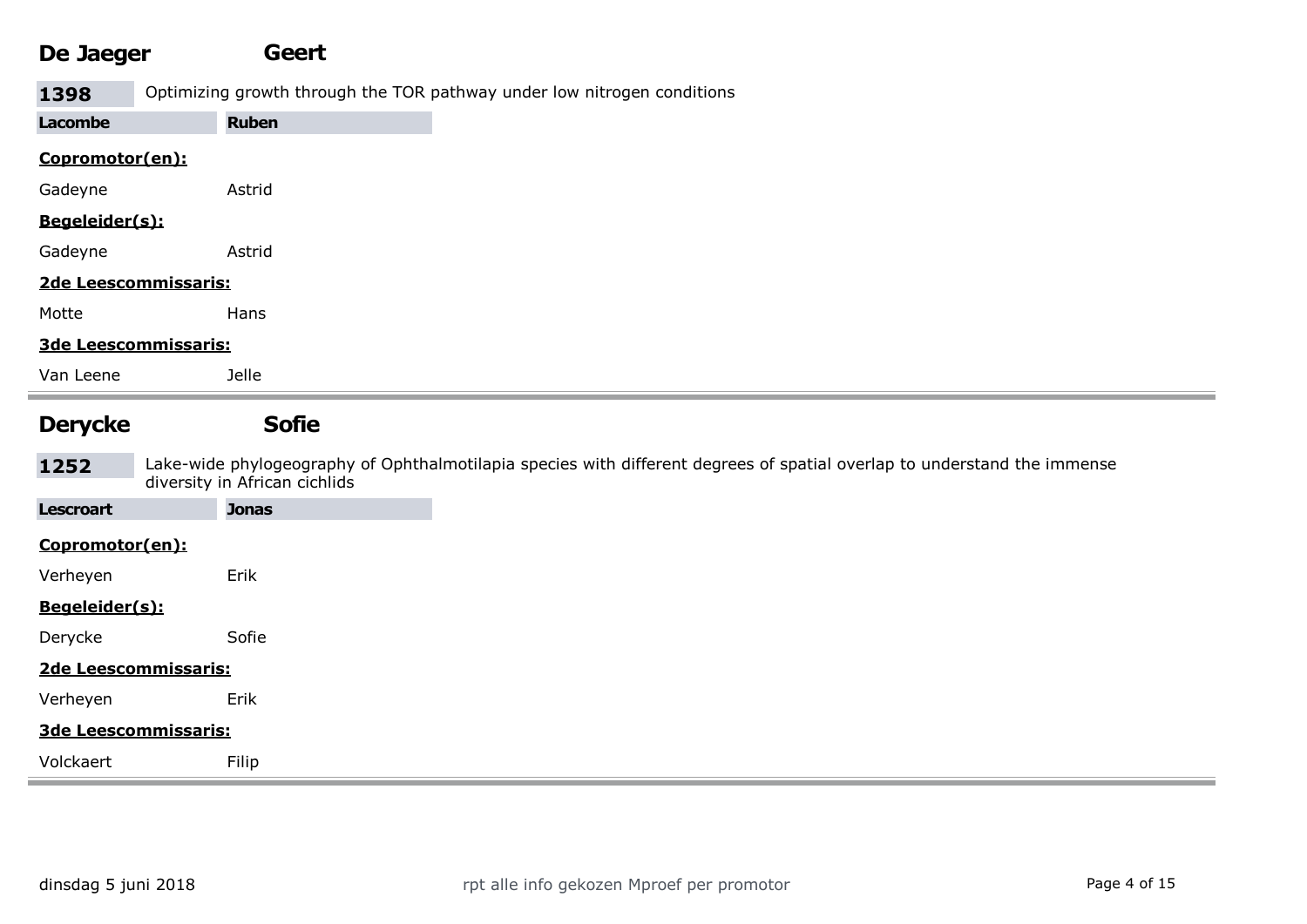#### Goetghebeur Paul

1403 Comparative leaf anatomy and phylogenetic relationships within the genus Sansevieria (Asparagaceae).

| van Kleinwee         | <b>Catharina</b> |
|----------------------|------------------|
| Copromotor(en):      |                  |
| Leroux               | Olivier          |
| Begeleider(s):       |                  |
| <b>Bauters</b>       | Kenneth          |
| Veltjen              | Emily            |
| 2de Leescommissaris: |                  |
| Larridon             | Isabel           |
| 3de Leescommissaris: |                  |
| Leliaert             | Frederik         |
| $\sim$ $\sim$ $\sim$ | --               |

#### Goormachtig Sofie

1405 The use of plant growth promoting soil bacteria to alleviate salt stress in plants

| - - - -              |              |  |
|----------------------|--------------|--|
| <b>De Reu</b>        | <b>Eline</b> |  |
| Begeleider(s):       |              |  |
| Beirinckx            | Stien        |  |
| 2de Leescommissaris: |              |  |
| Willems              | Anne         |  |
| 3de Leescommissaris: |              |  |
| Debode               | Jane         |  |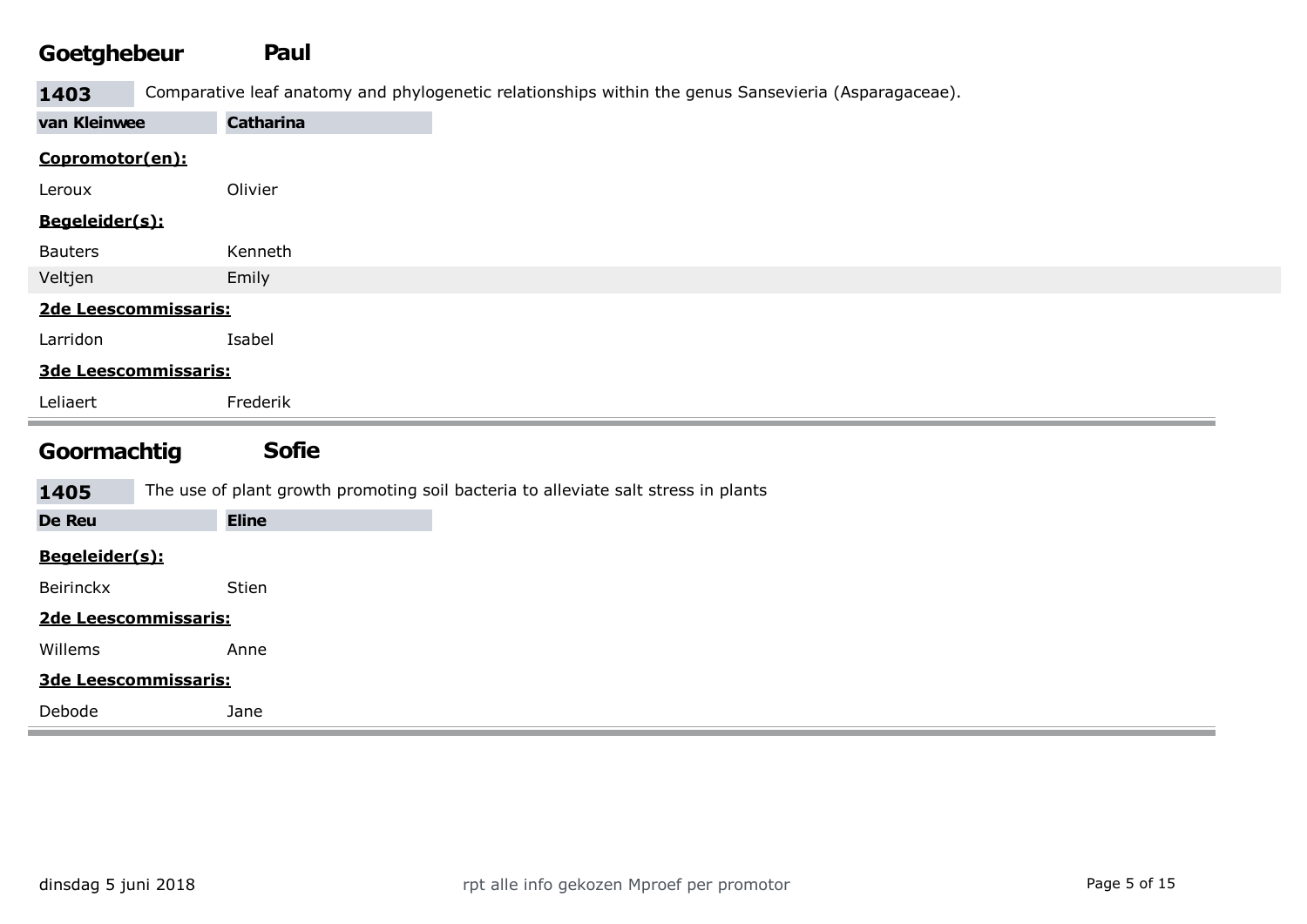| <b>Hoffmann</b>  |                      | <b>Maurice</b>                                                                                                          |
|------------------|----------------------|-------------------------------------------------------------------------------------------------------------------------|
| 1452             | Zoniënwoud           | Vegetation succession and diversity on decomposing wood of beech (Fagus sylvatica) in forest reserves Wijnendalebos and |
| <b>Van Parys</b> |                      | <b>Siska</b>                                                                                                            |
| Begeleider(s):   |                      |                                                                                                                         |
| Van Landuyt      |                      | Wouter                                                                                                                  |
| De Keersmaeker   |                      | Luc                                                                                                                     |
|                  | 2de Leescommissaris: |                                                                                                                         |
| Vandekerkhove    |                      | Kris                                                                                                                    |
|                  | 3de Leescommissaris: |                                                                                                                         |
| Baeten           |                      | Lander                                                                                                                  |
| Lens             |                      | <b>Luc</b>                                                                                                              |
| 1276             |                      | Pollinator communities of avocado orchards in southern Spain                                                            |
| <b>Faes</b>      |                      | <b>Sofie</b>                                                                                                            |
| Copromotor(en):  |                      |                                                                                                                         |
| de la Peña       |                      | Eduardo                                                                                                                 |
| Begeleider(s):   |                      |                                                                                                                         |
| de la Peña       |                      | Eduardo                                                                                                                 |
|                  | 2de Leescommissaris: |                                                                                                                         |
| Baeten           |                      | Lander                                                                                                                  |
|                  | 3de Leescommissaris: |                                                                                                                         |
| de la Peña       |                      | Eduardo                                                                                                                 |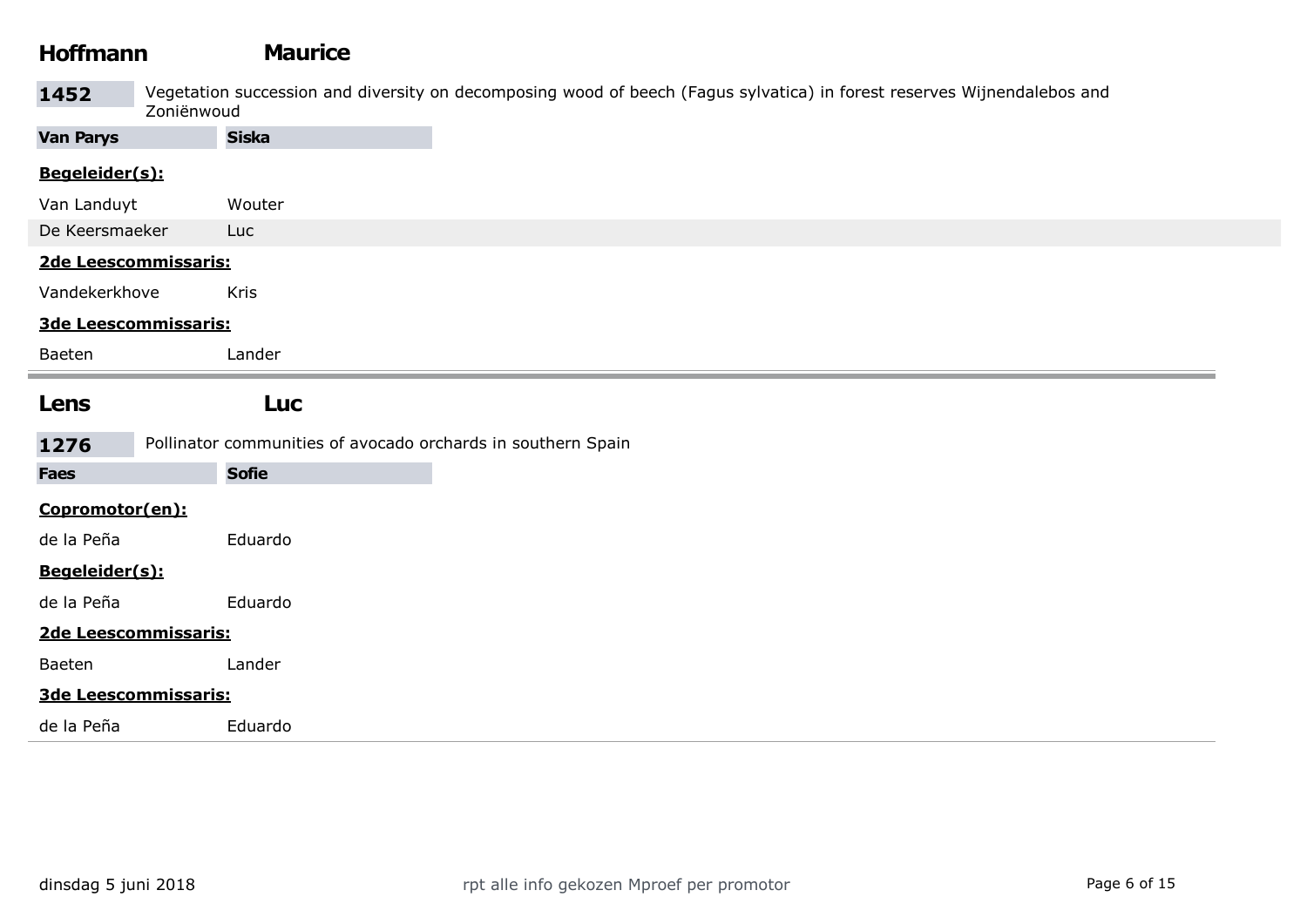| 1277                 |                      | Does the use of bird feeders lead to a higher pathogen load?                                |
|----------------------|----------------------|---------------------------------------------------------------------------------------------|
| <b>Poppe</b>         |                      | <b>Brenn</b>                                                                                |
| Copromotor(en):      |                      |                                                                                             |
| De Neve              |                      | Liesbeth                                                                                    |
| Begeleider(s):       |                      |                                                                                             |
| Dekeukeleire         |                      | Daan                                                                                        |
| 2de Leescommissaris: |                      |                                                                                             |
| Strubbe              |                      | Diederik                                                                                    |
|                      | 3de Leescommissaris: |                                                                                             |
| Eggermont            |                      | Hilde                                                                                       |
| 1411                 |                      | Conservation genetics of the critically-endangered Taita thrush (Turdus helleri)in SE Kenya |
| <b>Sanczuk</b>       |                      | <b>Pieter</b>                                                                               |
| Begeleider(s):       |                      |                                                                                             |
| Cousseau             |                      | Laurence                                                                                    |
| 2de Leescommissaris: |                      |                                                                                             |
| Engler               |                      | Jan                                                                                         |
|                      | 3de Leescommissaris: |                                                                                             |
| Vangestel            |                      | Carl                                                                                        |

the control of the control of

**COL**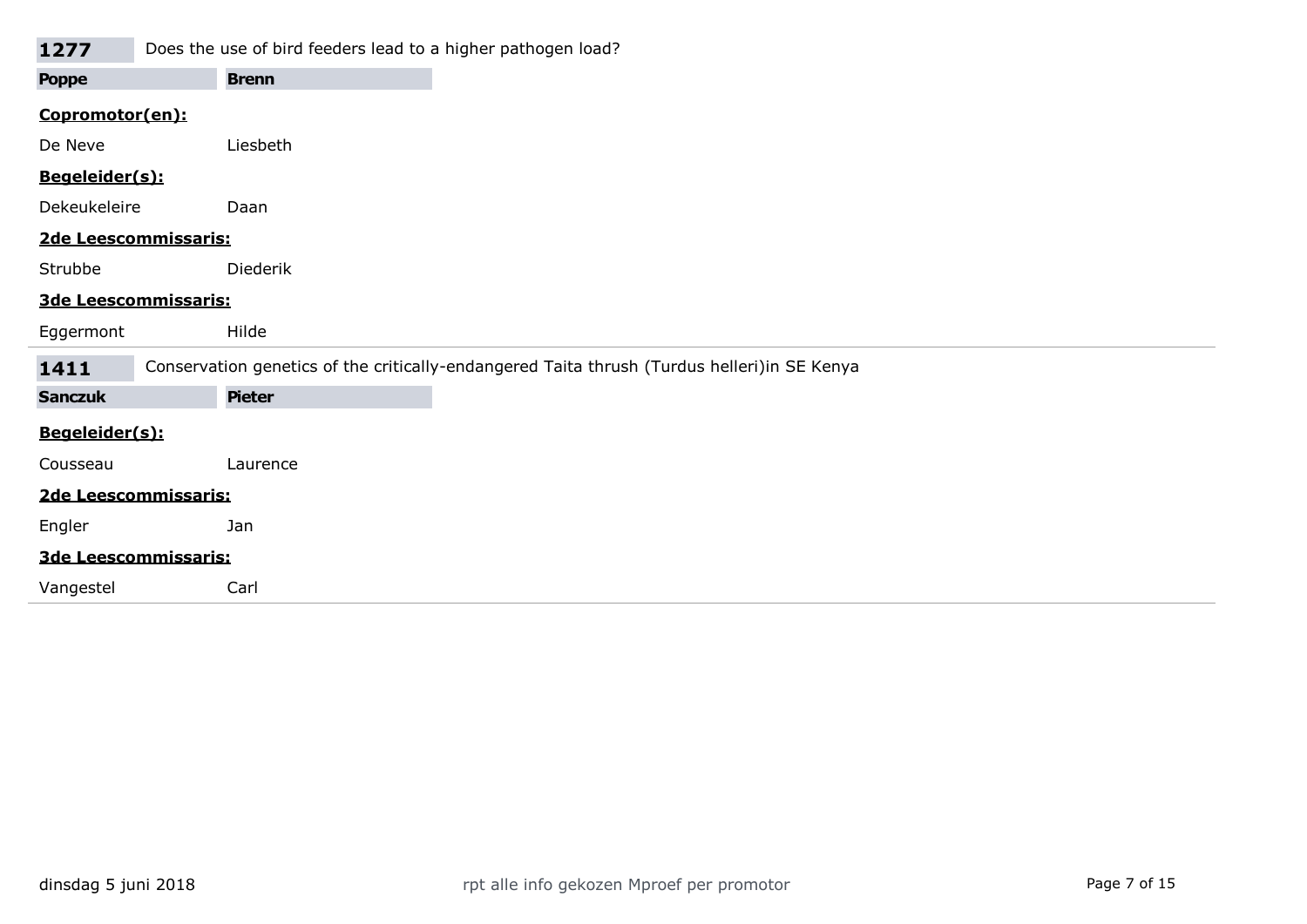#### 1412 Diet studies of Sandwich Terns: European pilot study and ecological relationships

| ----                 |                      |                                                                                                  |
|----------------------|----------------------|--------------------------------------------------------------------------------------------------|
| <b>Vernieuwe</b>     |                      | <b>Ruben</b>                                                                                     |
| Copromotor(en):      |                      |                                                                                                  |
| Stienen              |                      | Eric                                                                                             |
| Begeleider(s):       |                      |                                                                                                  |
| Courtens             |                      | Wouter                                                                                           |
| 2de Leescommissaris: |                      |                                                                                                  |
| Baert                | Jan                  |                                                                                                  |
|                      | 3de Leescommissaris: |                                                                                                  |
| Verstraete           |                      | Hilbran                                                                                          |
| 1413                 |                      | How costly is it to forage outside forests during winter? An integrated case study on great tits |
| Godfrey              |                      | <b>Kathryn</b>                                                                                   |
| Copromotor(en):      |                      |                                                                                                  |
| De Neve              |                      | Liesbeth                                                                                         |
| Begeleider(s):       |                      |                                                                                                  |
| Dekeukeleire         |                      | Daan                                                                                             |
| 2de Leescommissaris: |                      |                                                                                                  |
| Strubbe              |                      | Diederik                                                                                         |
| 3de Leescommissaris: |                      |                                                                                                  |
| Eggermont            |                      | Hilde                                                                                            |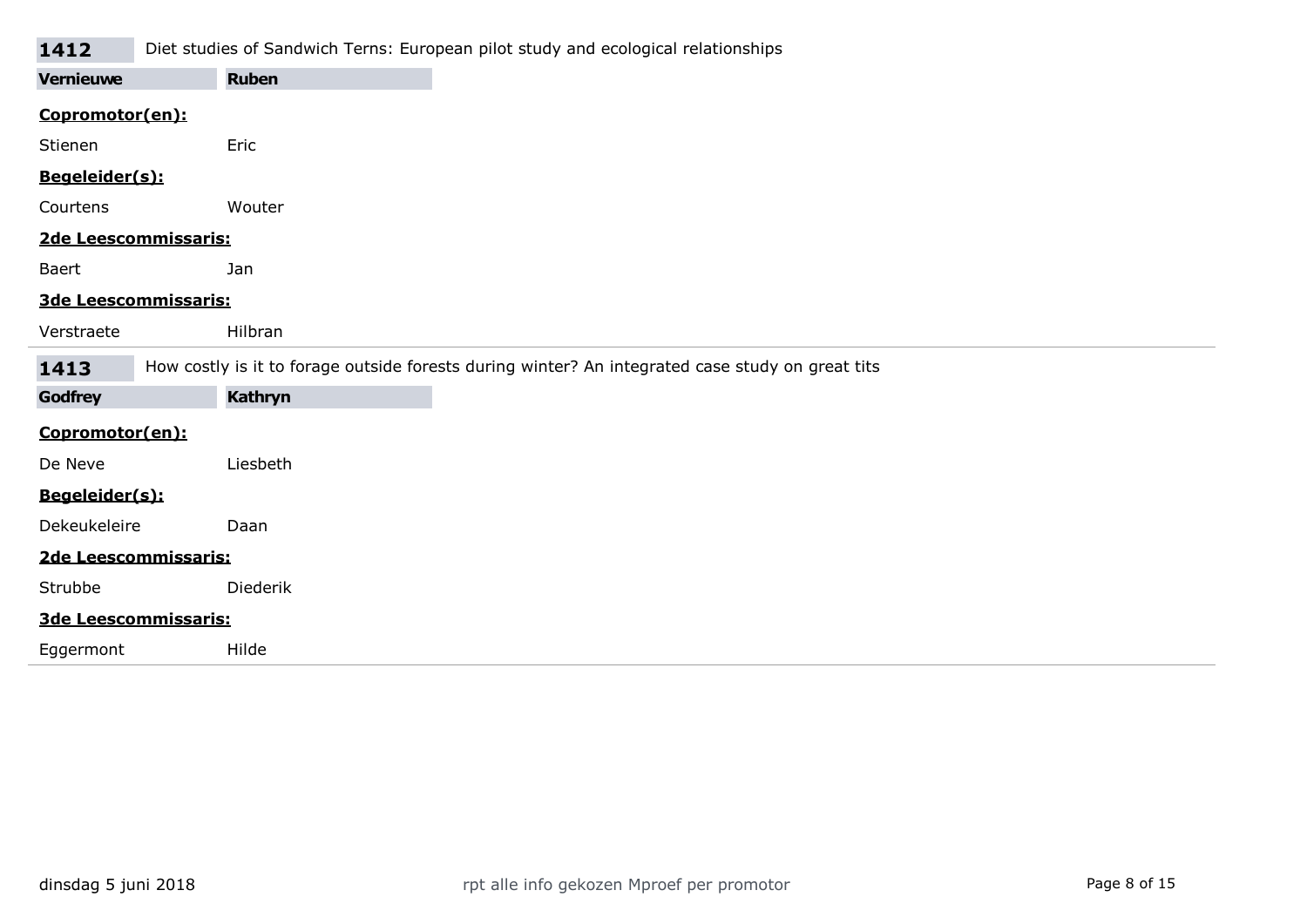| 1414 | I'm watching you: assessing foraging efficiency of Lesser Black-backed Gulls (Larus fuscus) by means of direct observations at |
|------|--------------------------------------------------------------------------------------------------------------------------------|
|      | feeding sites.                                                                                                                 |

| reading piccor       |                                                                                              |
|----------------------|----------------------------------------------------------------------------------------------|
| Van De Walle         | <b>Ruben</b>                                                                                 |
| Copromotor(en):      |                                                                                              |
| De Neve              | Liesbeth                                                                                     |
| Begeleider(s):       |                                                                                              |
| Sotillo Gonzales     | Alejandro                                                                                    |
| 2de Leescommissaris: |                                                                                              |
| Baert                | Jan                                                                                          |
| 3de Leescommissaris: |                                                                                              |
| Stienen              | Eric                                                                                         |
|                      |                                                                                              |
| <b>Mees</b>          | Jan                                                                                          |
| 1418                 | Seasonal presence and distribution of harbour porpoises in the Belgian part of the North Sea |
| <b>Augustijns</b>    | <b>Tom</b>                                                                                   |
| Copromotor(en):      |                                                                                              |
| Rumes                | Bob                                                                                          |
| Deneudt              | Klaas                                                                                        |
| Begeleider(s):       |                                                                                              |
|                      |                                                                                              |
| Debusschere          | Elisabeth                                                                                    |
| 2de Leescommissaris: |                                                                                              |
| Stienen              | Eric                                                                                         |
| 3de Leescommissaris: |                                                                                              |
|                      |                                                                                              |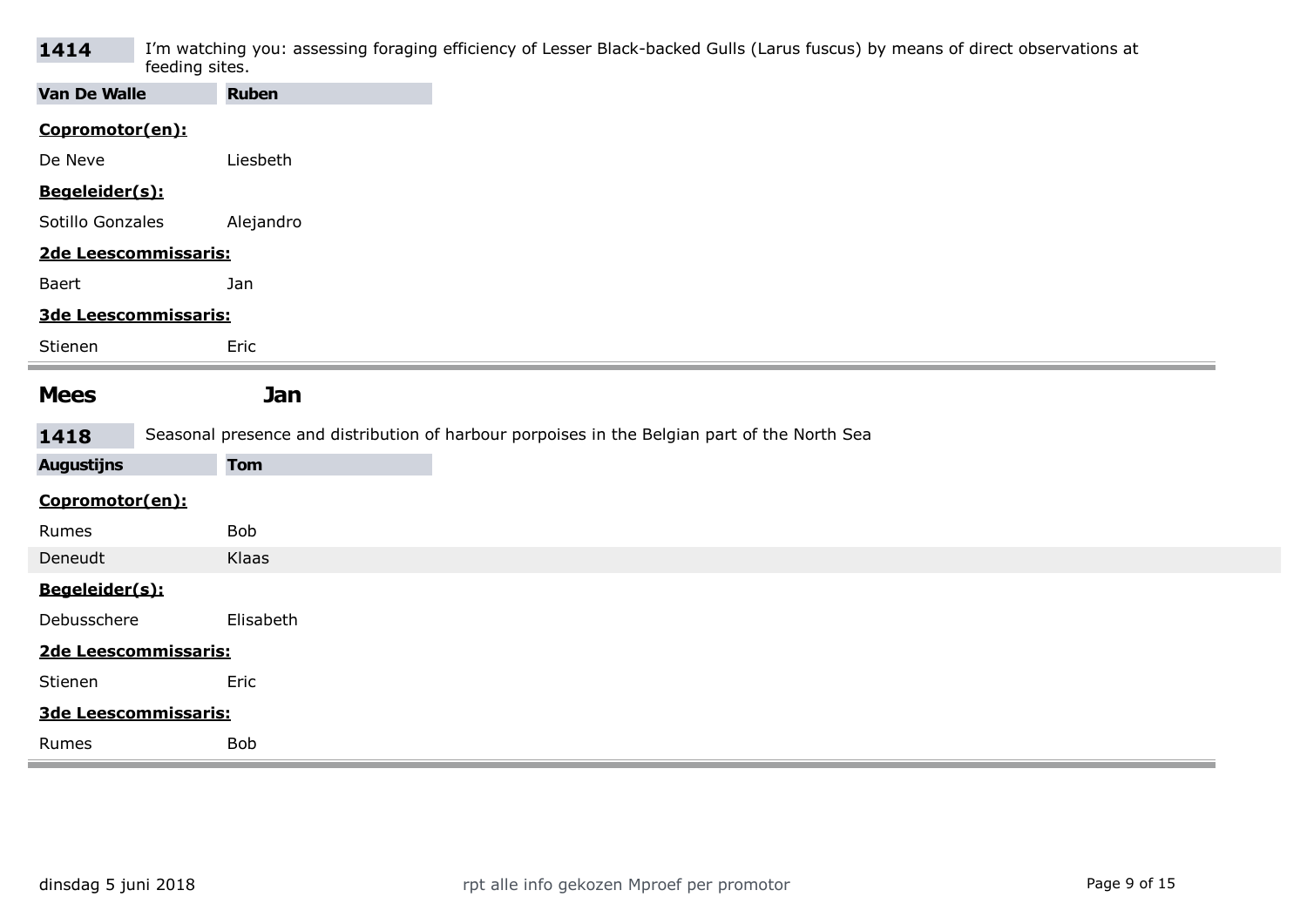| <b>Moens</b>                                                                                                                                            | <b>Tom</b>                                                      |
|---------------------------------------------------------------------------------------------------------------------------------------------------------|-----------------------------------------------------------------|
| 1419                                                                                                                                                    | Impact of offshore wind farms on the soft-sediment macrobenthos |
| <b>Hooyberg</b>                                                                                                                                         | <b>Alexander</b>                                                |
| Begeleider(s):                                                                                                                                          |                                                                 |
| Colson                                                                                                                                                  | Liesbet                                                         |
|                                                                                                                                                         | 2de Leescommissaris:                                            |
| Braeckman                                                                                                                                               | Ulrike                                                          |
|                                                                                                                                                         | 3de Leescommissaris:                                            |
| Vanaverbeke                                                                                                                                             | Jan                                                             |
| Interspecific and intraspecific competition in a changing world: next-generation-sequencing and lab experiments in a cryptic<br>1421<br>species complex |                                                                 |
| <b>Hollez</b>                                                                                                                                           | Laure                                                           |
| Copromotor(en):                                                                                                                                         |                                                                 |
| De Meester                                                                                                                                              | <b>Nele</b>                                                     |
| Derycke                                                                                                                                                 | Sofie                                                           |
| Begeleider(s):                                                                                                                                          |                                                                 |
| De Meester                                                                                                                                              | <b>Nele</b>                                                     |
|                                                                                                                                                         | 2de Leescommissaris:                                            |
| Derycke                                                                                                                                                 | Sofie                                                           |
|                                                                                                                                                         | 3de Leescommissaris:                                            |
| Sabbe                                                                                                                                                   | Koen                                                            |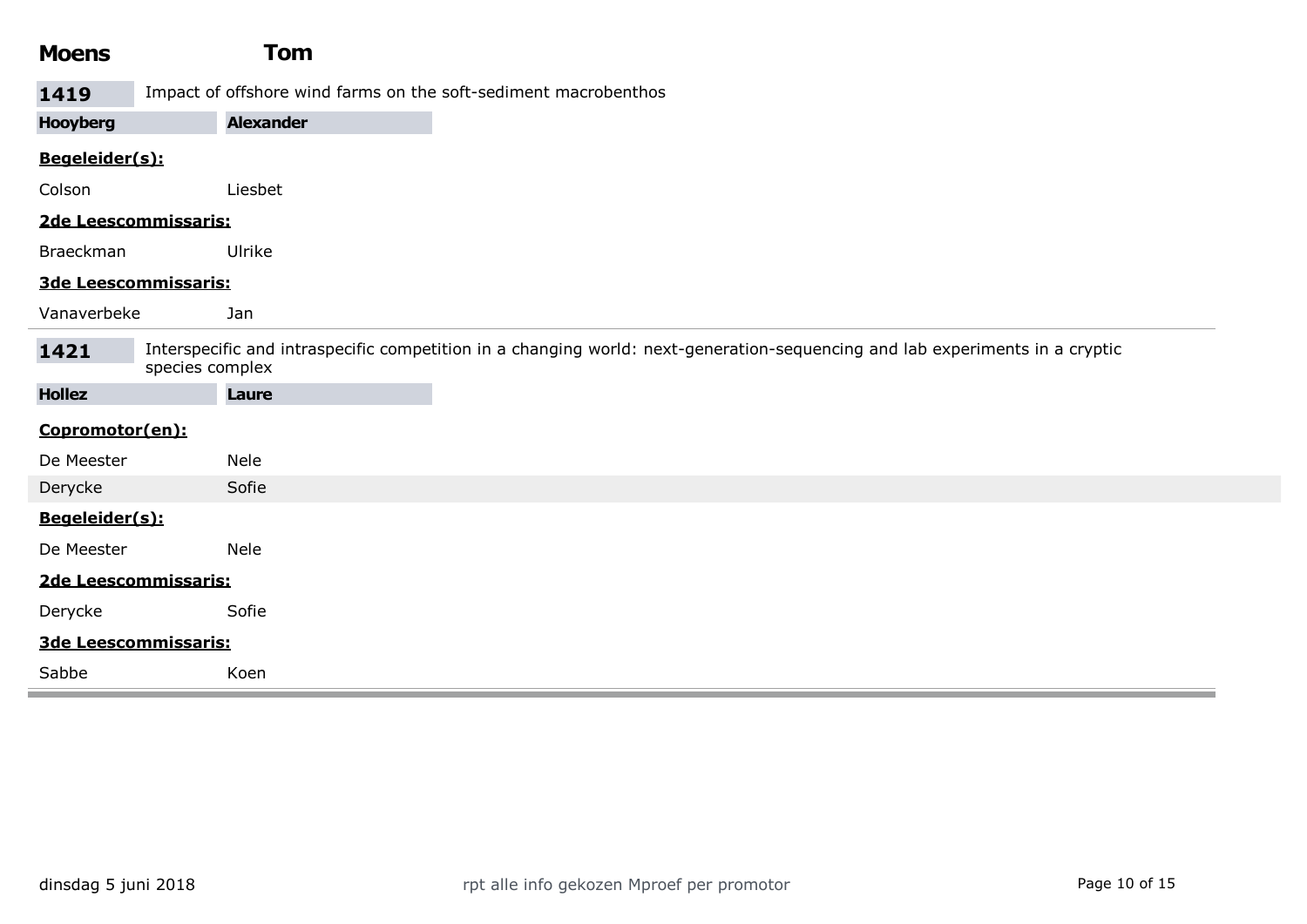| <b>Prondvai</b>      | <b>Edina</b>                                                                                        |
|----------------------|-----------------------------------------------------------------------------------------------------|
| 1425                 | Climbing about, flying around: effects of precocial forelimb usage on the bone histology of hoatzin |
| <b>Vandewiele</b>    | <b>Vicky</b>                                                                                        |
| Begeleider(s):       |                                                                                                     |
| Prondvai             | Edina                                                                                               |
| 2de Leescommissaris: |                                                                                                     |
| Adriaens             | Dominique                                                                                           |
| 3de Leescommissaris: |                                                                                                     |
| Witten               | Eckhard                                                                                             |
| <b>Sabbe</b>         | <b>Koen</b>                                                                                         |
| 1428                 | Does taxonomic and functional biodiversity affect carbon flows in intertidal sediment biofilms?     |
| <b>Brackx</b>        | Raven                                                                                               |
| Copromotor(en):      |                                                                                                     |
| Moens                | Tom                                                                                                 |
| Begeleider(s):       |                                                                                                     |
| D'Hondt              | An-Sofie                                                                                            |
| 2de Leescommissaris: |                                                                                                     |
| Vyverman             | Wim                                                                                                 |
| 3de Leescommissaris: |                                                                                                     |
| Blommaert            | Lander                                                                                              |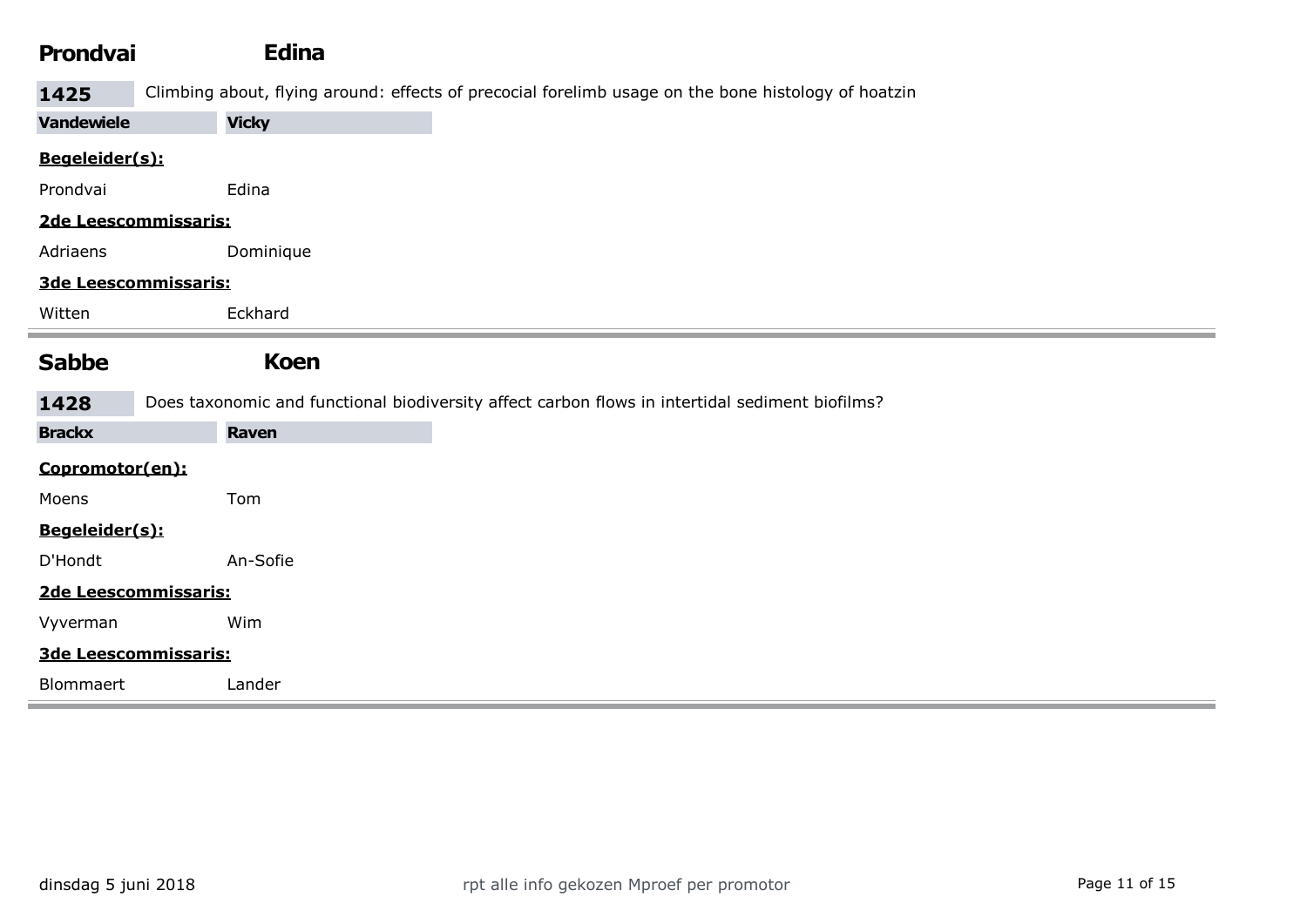| <b>Steel</b>      | <b>Hanne</b>                              |                                                                                |  |
|-------------------|-------------------------------------------|--------------------------------------------------------------------------------|--|
| 1453              |                                           | Compost application and the interaction between compost- and native soil fauna |  |
| <b>Habraken</b>   | <b>Joos</b>                               |                                                                                |  |
| Copromotor(en):   |                                           |                                                                                |  |
| Bert              | Wim                                       |                                                                                |  |
| Begeleider(s):    |                                           |                                                                                |  |
| Herren            | Gisele                                    |                                                                                |  |
|                   | 2de Leescommissaris:                      |                                                                                |  |
| Bert              | Wim                                       |                                                                                |  |
|                   | 3de Leescommissaris:                      |                                                                                |  |
| Viaene            | Nicole                                    |                                                                                |  |
|                   |                                           |                                                                                |  |
| <b>Van Colen</b>  | Carl                                      |                                                                                |  |
| 1432              | Microplastic Transfer in Marine Food Webs |                                                                                |  |
| <b>Ryckebusch</b> | <b>Yacine</b>                             |                                                                                |  |
| Copromotor(en):   |                                           |                                                                                |  |
| Moens             | Tom                                       |                                                                                |  |
| Begeleider(s):    |                                           |                                                                                |  |
| Van Colen         | Carl                                      |                                                                                |  |
|                   | 2de Leescommissaris:                      |                                                                                |  |
| Moens             | Tom                                       |                                                                                |  |
|                   | 3de Leescommissaris:                      |                                                                                |  |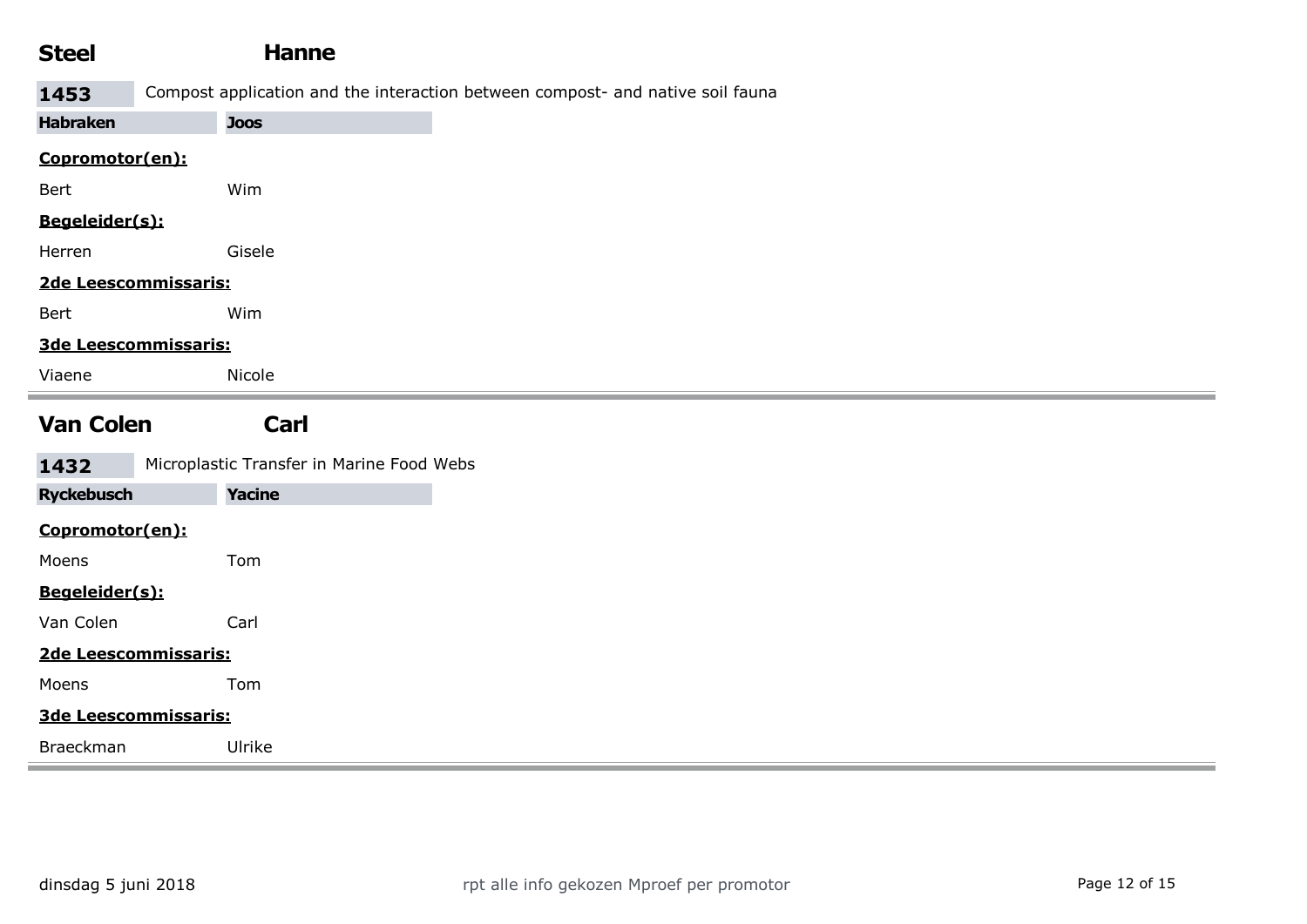#### Vanaverbeke Jan

1437 A quantification of the effect of fouling fauna in windmill farms on the coastal nitrogen cycling in current and future settings

| Van den Bulcke   | Laure                                                                     |
|------------------|---------------------------------------------------------------------------|
| Copromotor(en):  |                                                                           |
| Van Colen        | Carl                                                                      |
| Begeleider(s):   |                                                                           |
| Voet             | Helena                                                                    |
|                  | 2de Leescommissaris:                                                      |
| Van Colen        | Carl                                                                      |
|                  | 3de Leescommissaris:                                                      |
| Degraer          | Steven                                                                    |
|                  |                                                                           |
|                  |                                                                           |
| <b>Vanreusel</b> | <b>Ann</b>                                                                |
| 1406             | Kelp export: fuel for adjacent communities in changing arctic ecosystems? |
| Van Gyseghem     | <b>Margo</b>                                                              |
| Begeleider(s):   |                                                                           |
| Hauquier         | Freija                                                                    |
|                  | 2de Leescommissaris:                                                      |
| Mevenkamp        | Lisa                                                                      |
|                  | 3de Leescommissaris:                                                      |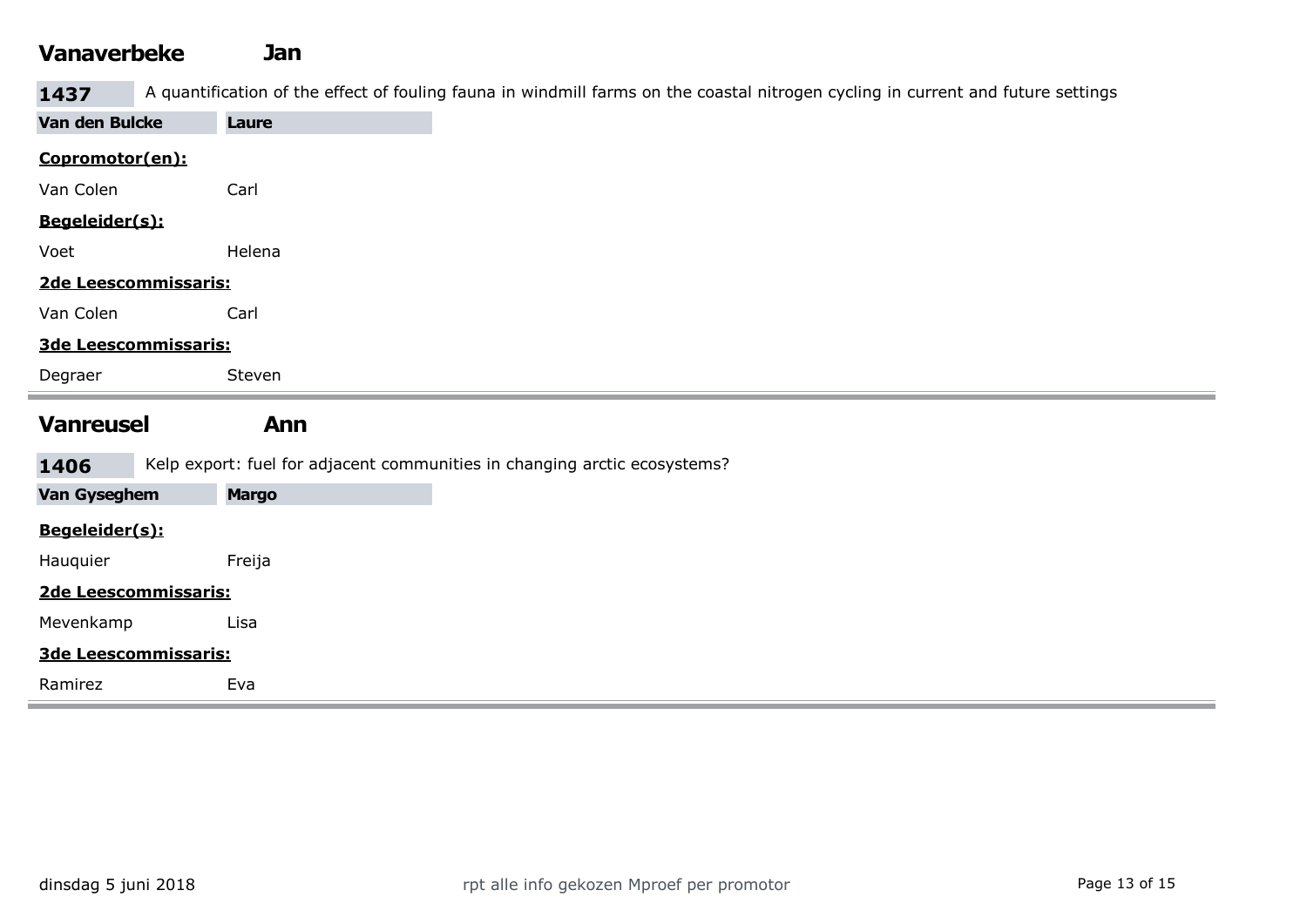#### Verbeken Annemieke

1309 Creating order out of chaos: species delimitation in webcaps (Cortinarius).

| <b>Dierickx</b>            | Glen                                                                                                                                    |
|----------------------------|-----------------------------------------------------------------------------------------------------------------------------------------|
| Copromotor(en):            |                                                                                                                                         |
| Nuytinck                   | Jorinde                                                                                                                                 |
| Begeleider(s):             |                                                                                                                                         |
| Delgat                     | Lynn                                                                                                                                    |
|                            | 2de Leescommissaris:                                                                                                                    |
| Nuytinck                   | Jorinde                                                                                                                                 |
|                            | 3de Leescommissaris:                                                                                                                    |
| Dam                        | Nico                                                                                                                                    |
| <b>Verleyen</b>            | <b>Elie</b>                                                                                                                             |
|                            |                                                                                                                                         |
|                            |                                                                                                                                         |
| 1443<br><b>Baguet</b>      | Development of a fossil DNA-based method for reconstructing past changes in penguin colony size in the Antarctic Peninsula<br><b>Jo</b> |
|                            |                                                                                                                                         |
| Copromotor(en):            | Wim                                                                                                                                     |
| Vyverman<br>Begeleider(s): |                                                                                                                                         |
| Tytgat                     | Bjorn                                                                                                                                   |
|                            | 2de Leescommissaris:                                                                                                                    |
| Hauquier                   | Freija                                                                                                                                  |
|                            | 3de Leescommissaris:                                                                                                                    |